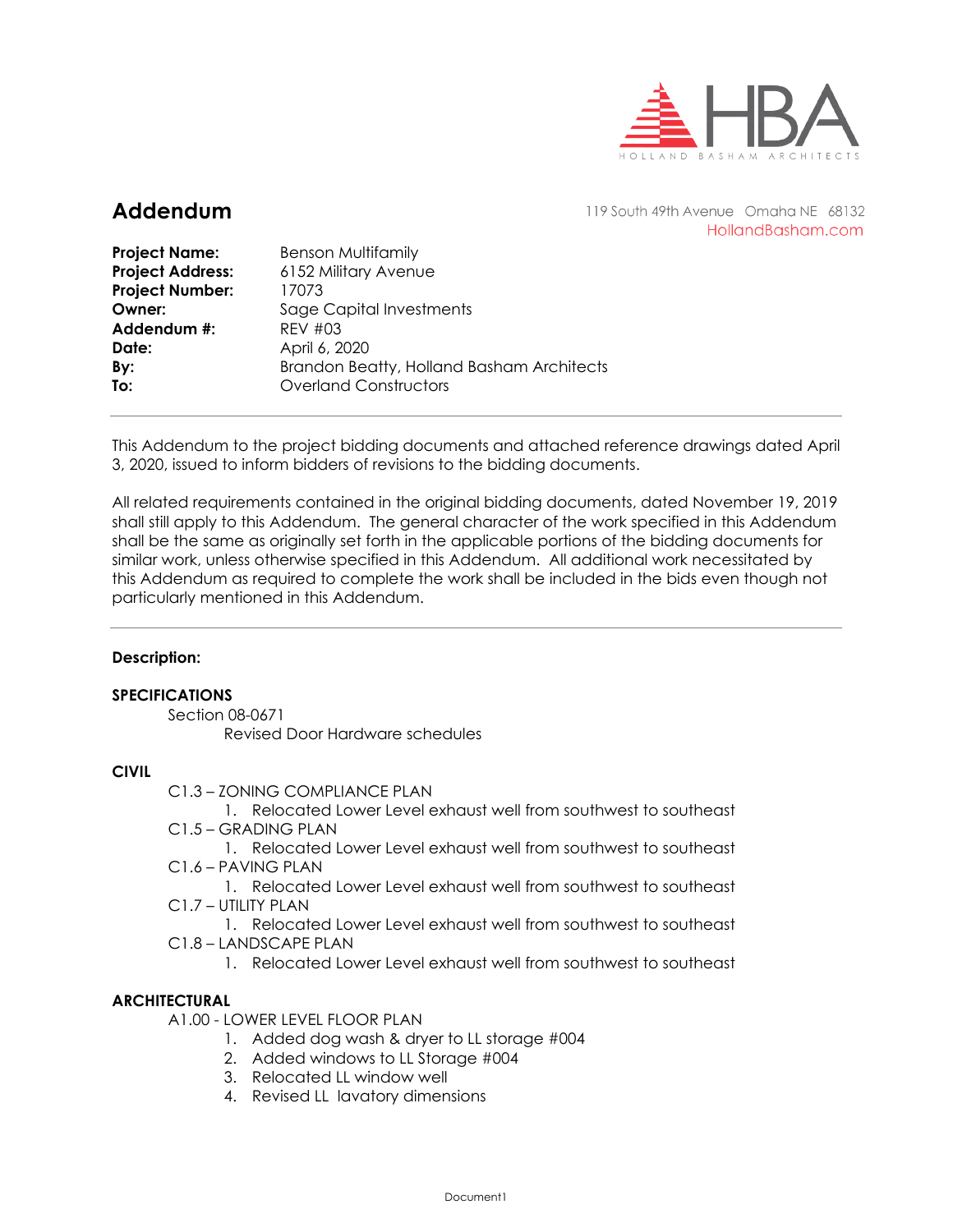- A1.02 SECOND FLOOR PLAN
	- 1. Revised patio door locations & balcony sizes for courtyard balconies
	- 2. Changed windows W4 to W4.1 at unit 266 & 268
- A1.03 THIRD FLOOR PLAN
- 1. Revised patio door locations & balcony sizes for courtyard balconies
- A1.04 FOURTH FLOOR PLAN
	- 1. Revised patio door locations & balcony sizes for courtyard balconies
- A2.11 DOOR & FRAME TYPES & SCHEDULE
	- 1. Added counterbalance to DSN 2
	- 2. Added DSN 12
	- 3. Added DSN 12 to door 001
	- 4. Added Frame Type F4 & F5
	- 5. Added Window Type W4.1
	- 6. Changed Door 004 to Door Type D2
	- 7. Changed Door 004 to Frame Type F4
	- 8. Changed Door hardware sets for Doors 100 & 101, 102C, 040A
	- 9. Updated all window sizes & install heights
	- 10. Updated door height for Door 001
- A2.21 DOOR & FRAME DETAILS
	- 1. Removed Junior & Studio head details
- A3.11 BUILDING ELEVATIONS
	- 1. Updated elevations for new window sizes and sill heights
- A3.12 BUILDING ELEVATIONS
- 1. Updated elevations for new window sizes and sill heights
- A3.13 BUILDING ELEVATIONS
	- 1. Updated elevations for new window sizes and sill heights
	- 2. Changes patio doors from D23 to DD at Courtyard
- A4.01 WALL SECTIONS
	- 1. Updated wall sections for new window sizes and sill heights
- A4.02 WALL SECTIONS
	- 1. Updated wall sections for new window sizes and sill heights
- A4.03 WALL SECTIONS
	- 1. Updated wall sections for new window sizes and sill heights
- A4.04 WALL SECTIONS
- 1. Updated wall sections for new window sizes and sill heights
- A5.02 ENLARGED PATIO PLAN
	- 1. Revised patio door locations & balcony sizes for courtyard balconies
- A5.11 UNIT S.1 PLANS & INTERIOR ELEVATIONS
	- 1. Removed head detail at Unit RCP
	- 2. Revised Unit Door Hardware Schedule for Doors 16 & 17
- A5.12 UNIT S.2 PLANS & INTERIOR ELEVATIONS
	- 1. Removed head detail at Unit RCP
	- 2. Revised Unit Door Hardware Schedule for Doors 16 & 17
- A5.13 UNIT S.2A ANSI PLANS & INTERIOR ELEVATIONS
	- 1. Revised Unit Door Hardware Schedule for Doors 16 & 17
- A5.14 UNIT S.3 PLANS & INTERIOR ELEVATIONS
	- 1. Removed head detail at Unit RCP
	- 2. Revised Unit Door Hardware Schedule for Doors 16 & 17
- A5.15 UNIT S.4 PLANS & INTERIOR ELEVATIONS
	- 1. Removed head detail at Unit RCP
	- 2. Revised Unit Door Hardware Schedule for Doors 16 & 17
- A5.16 UNIT J.1 PLANS & INTERIOR ELEVATIONS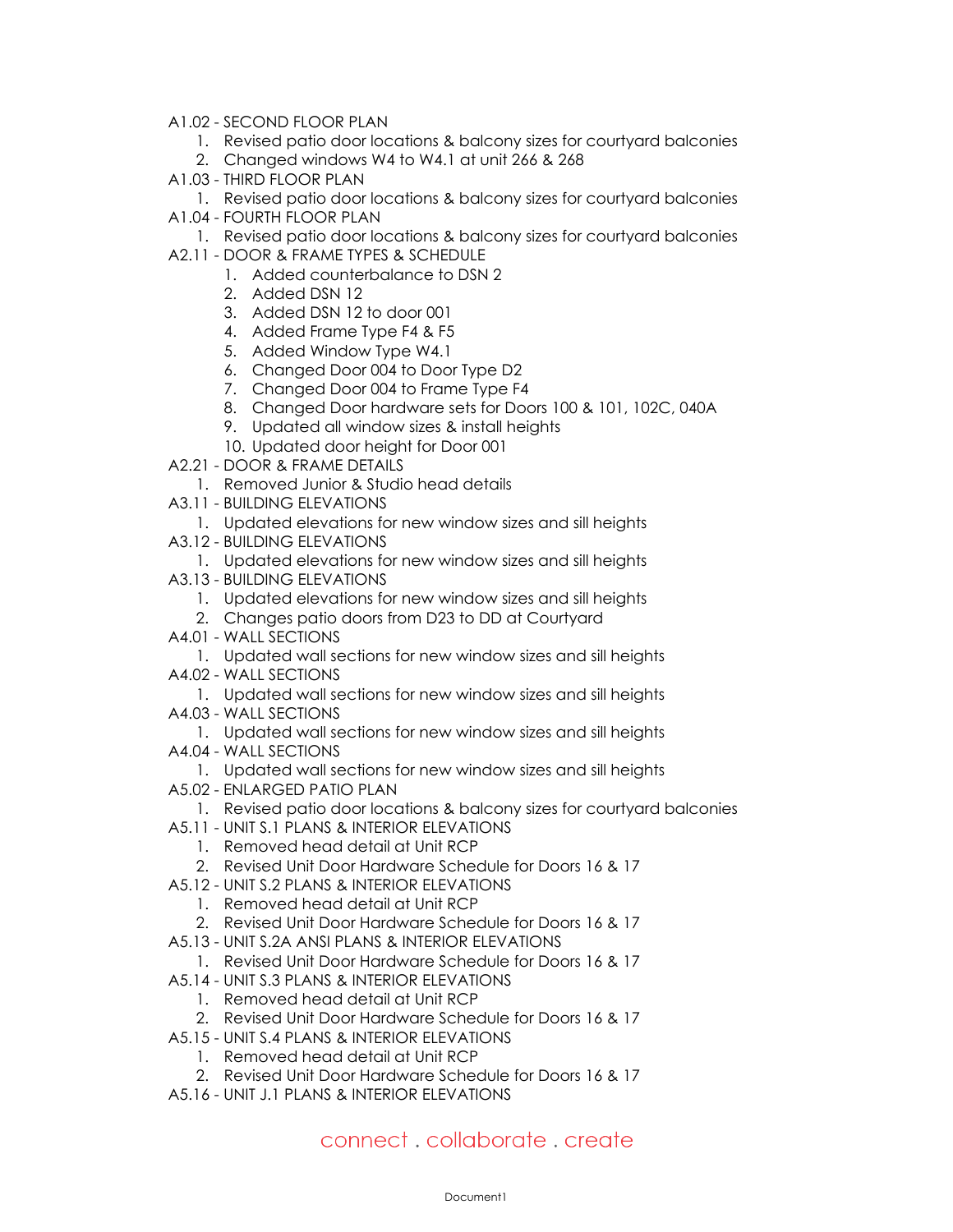- 1. Removed head detail at Unit RCP
- 2. Revised Unit Door Hardware Schedule for Doors 16 & 17
- A5.17 UNIT J.1A ANSI PLANS & INTERIOR ELEVATIONS
	- 1. Removed head detail at Unit RCP
	- 2. Revised Unit Door Hardware Schedule for Doors 16 & 17
- A5.18 UNIT 1.1 PLANS & INTERIOR ELEVATIONS
- 1. Revised Unit Door Hardware Schedule for Doors 16 & 17
- A5.19 UNIT 1.2 PLANS & INTERIOR ELEVATIONS
- 1. Revised Unit Door Hardware Schedule for Doors 16 & 17 A5.20 - UNIT 1.2A ANSI PLANS & INTERIOR ELEVATIONS
	- 1. Revised Unit Door Hardware Schedule for Doors 16 & 17
- A5.21 UNIT 1.3 PLANS & INTERIOR ELEVATIONS
- 1. Revised Unit Door Hardware Schedule for Doors 16 & 17
- A5.22 UNIT 1.4 PLANS & INTERIOR ELEVATIONS
- 1. Revised Unit Door Hardware Schedule for Doors 16 & 17
- A5.23 UNIT 2.1 PLANS & INTERIOR ELEVATIONS
- 1. Revised Unit Door Hardware Schedule for Doors 16 & 17
- A5.24 UNIT 2.2 PLANS & INTERIOR ELEVATIONS
- 1. Revised Unit Door Hardware Schedule for Doors 16 & 17
- A5.25 UNIT 2.2A ANSI PLANS & INTERIOR ELEVATIONS
- 1. Revised Unit Door Hardware Schedule for Doors 16 & 17 A5.26 - UNIT 2.3 PLANS & INTERIOR ELEVATIONS
- 1. Revised Unit Door Hardware Schedule for Doors 16 & 17
- A5.54 ENLARGED ELEVATOR PLANS & SECTIONS
- 1. Changed trash chute to single 30" diameter trash chute A6.02 - DETAILS
	- 1. Added framing dimensions to garage soffit framing
	- 2. Added tapered insulation to garage soffit framing
- A6.03 DETAILS
	- 1. Added composite fascia to deck support beam
	- 2. Changed deck support beam from steel to wood
	- 3. Updated head detail for revised window heights

### **STRUCTURAL**

- S0.01 STRUCTURAL GENERAL NOTES
	- 1. Added Wood Truss general note W10
- S1.00 FOUNDATION PLAN
	- 1. Added dimensions to locate NW curved foundation wall
	- 2. Added opening for HVAC transfer grill & keynote 25
	- 3. Revised window & door openings at Storage Room 004
	- 4. Relocated exhaust window well from southwest to southeast
	- 5. Added keynote 24 at Stair 041
	- 6. Revised Keynote 18
- S1.01 FIRST FLOOR FRAMING PLAN
	- 1. Added dimensions for curved wall at NW corner
	- 2. Relocated exhaust window well from southwest to southeast
	- 3. Revised balcony framing at courtyard
	- 4. Revised header sizes at courtyard balconies
	- 5. Revised balcony support beams from steel to wood
	- 6. Revised keynote 18
	- 7. Revised keynote 28
	- 8. Revised keynote 39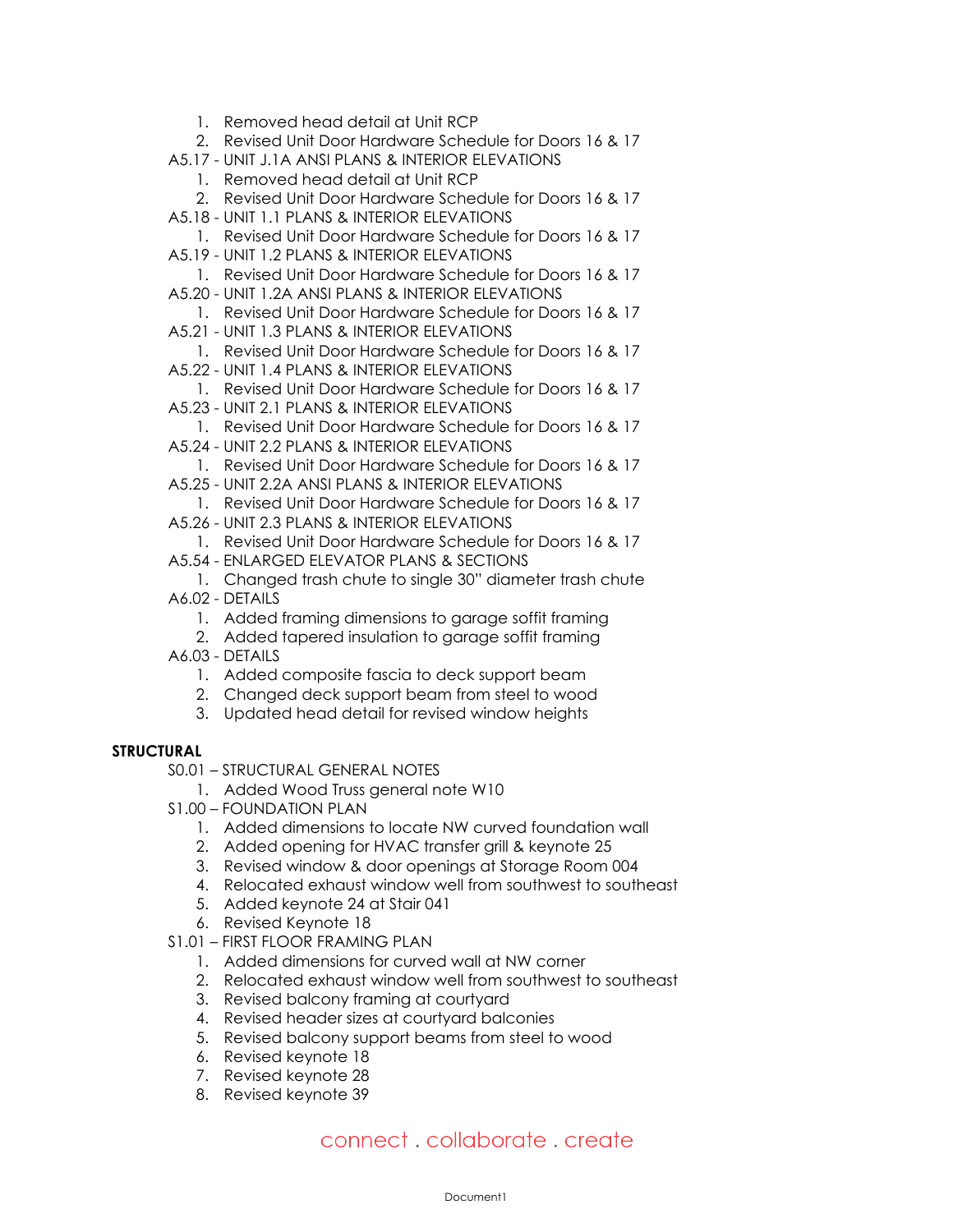- 9. Added keynotes 54 to 64
- 10. Added detail 8/S2.02 to courtyard planters
- S1.02 SECOND FLOOR FRAMING PLAN
	- 1. Revised steel beam sizes at SW corner balcony
	- 2. Revised steel beam sizes at NW corner balcony
	- 3. Revised steel columns at balconies to wood
	- 4. Revised keynote 10
	- 5. Added keynotes 21-24
- S1.03 THIRD FLOOR FRAMING PLAN
	- 1. Revised balcony framing at courtyard
	- 2. Revised header sizes at courtyard balconies
	- 3. Revised balcony support beams from steel to wood
	- 4. Revised keynote 7
	- 5. Added keynotes 12-14
- S1.04 FOURTH FLOOR FRAMING PLAN
	- 1. Revised balcony framing at courtyard
	- 2. Revised header sizes at courtyard balconies
	- 3. Revised balcony support beams from steel to wood
	- 4. Revised keynote 7
	- 5. Added keynotes 12 & 13
- S1.05 ROOF FRAMING PLAN
	- 1. Added framing details at exterior balconies
	- 2. Added framing details at courtyard balconies
	- 3. Added keynote 14
- S2.01 FOUNDATION DETAILS
	- 1. Added detail 15 Depressed Slab-on-grade at Stair Towers
- S2.02 FOUNDATION DETAILS
	- 1. Added detail 8 Section at Courtyard Planter
	- 2. Added detail 9 Guardrail Post Base Details at Southeast Corner
- S3.01 FRAMING DETAILS
	- 1. Added detail 20 Fourth Floor Framing Detail
- S3.02 FRAMING DETAILS
	- 1. Revised detail 8 to include south balconies
- S3.03 FRAMING DETAILS
	- 1. Revised detail 9
	- 2. Revised detail 16
- S3.04 FRAMING DETAILS
	- 1. Revised detail 6
	- 2. Revised detail 16
- S3.05 FRAMING DETAILS
	- 1. Revised detail 17
	- 2. Added detail 19 Second Floor Framing Detail
- S3.06 FRAMING DETAILS
	- 1. Revised all details
- S3.07 FRAMING DETAILS
	- 1. Revised detail 1
	- 2. Revised detail 6
- S3.08 FRAMING DETAILS
	- 1. Removed details 9 & 10
	- 2. Revised detail 11
	- 3. Revised detail 19
	- 4. Revised detail 20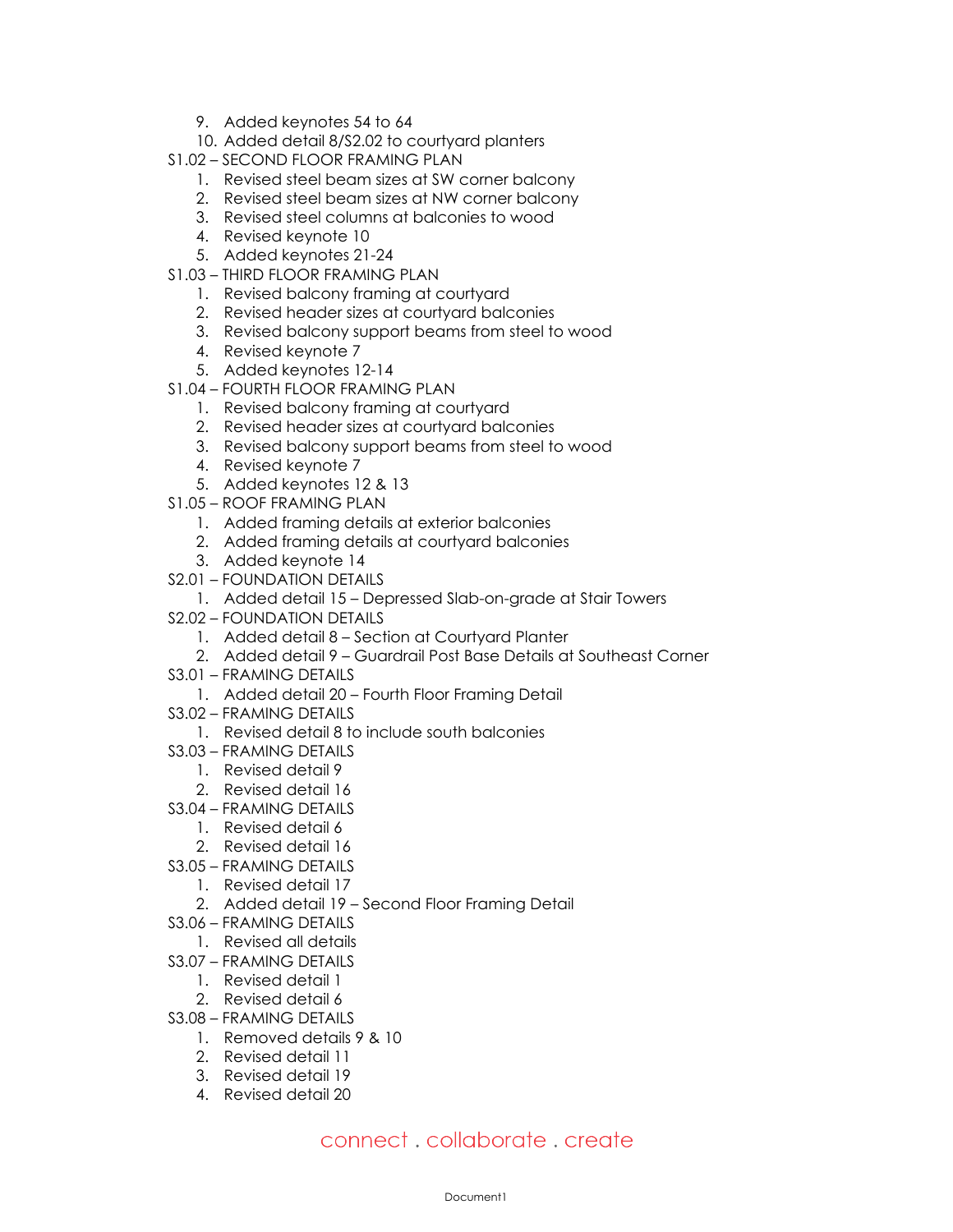- S3.09 BEAM, HEADER & SHEAR WALL SCHEDULES
	- 1. Revised Wood Beam Schedule
	- 2. Revised detail 7
- S3.10 FRAMING DETAILS
	- 1. New sheet added
- S3.11 MISCELLANEOUS DETAILS
	- 1. New sheet added

### **MECHANICAL**

- M1.01 Lower Level Plan HVAC
	- 1. Removed exhaust fan in restrooms.
	- 2. Added exhaust grille R-2 in 006 Women's, 007 Men's, and 004 Storage.
	- 3. Increased exhaust duct size to 10" round duct.
	- 4. Added exhaust fan EF-6.
- M1.02 First Floor Plan HVAC
	- 1. Increased round exhaust duct to 10" in trash shoot.
- M1.03 Second Floor Plan HVAC
	- 1. Increased round exhaust duct to 10" in trash shoot.
- M1.04 Third Floor Plan HVAC
	- 1. Increased round exhaust duct to 10" in trash shoot.
- M1.05 Fourth Floor Plan HVAC
	- 1. Increased round exhaust duct to 10" in trash shoot.
- M1.06 Roof Plan Mechanical
	- 1. Increased round exhaust duct to 10" in trash shoot.
- M2.00 Underground Plumbing
	- 1. Added sanitary piping to floor sink in 004 Storage
	- 2. Added Sanitary rough-in for future dog wash.
- M2.01 Lower Level Plan Plumbing
	- 1. Added 1" cold water line capped with isolation valve for future dog wash in 004 **Storage**
	- 2. Added vent piping for new floor sink in 004 Storage.
- M2.02 First Floor Plan Plumbing
	- 1. Added 1" cold water line to 122 Trash, then up to levels above.
	- 2. Added hose bibb to 122 Trash.
- M2.03 Second Floor Plan Plumbing
	- 1. Added hose bibb to 222 Trash.
- M2.04 Third Floor Plan Plumbing
	- 1. Added hose bibb to 322 Trash.
- M2.04 Fourth Floor Plan Plumbing
	- 1. Added hose bibb to 422 Trash.